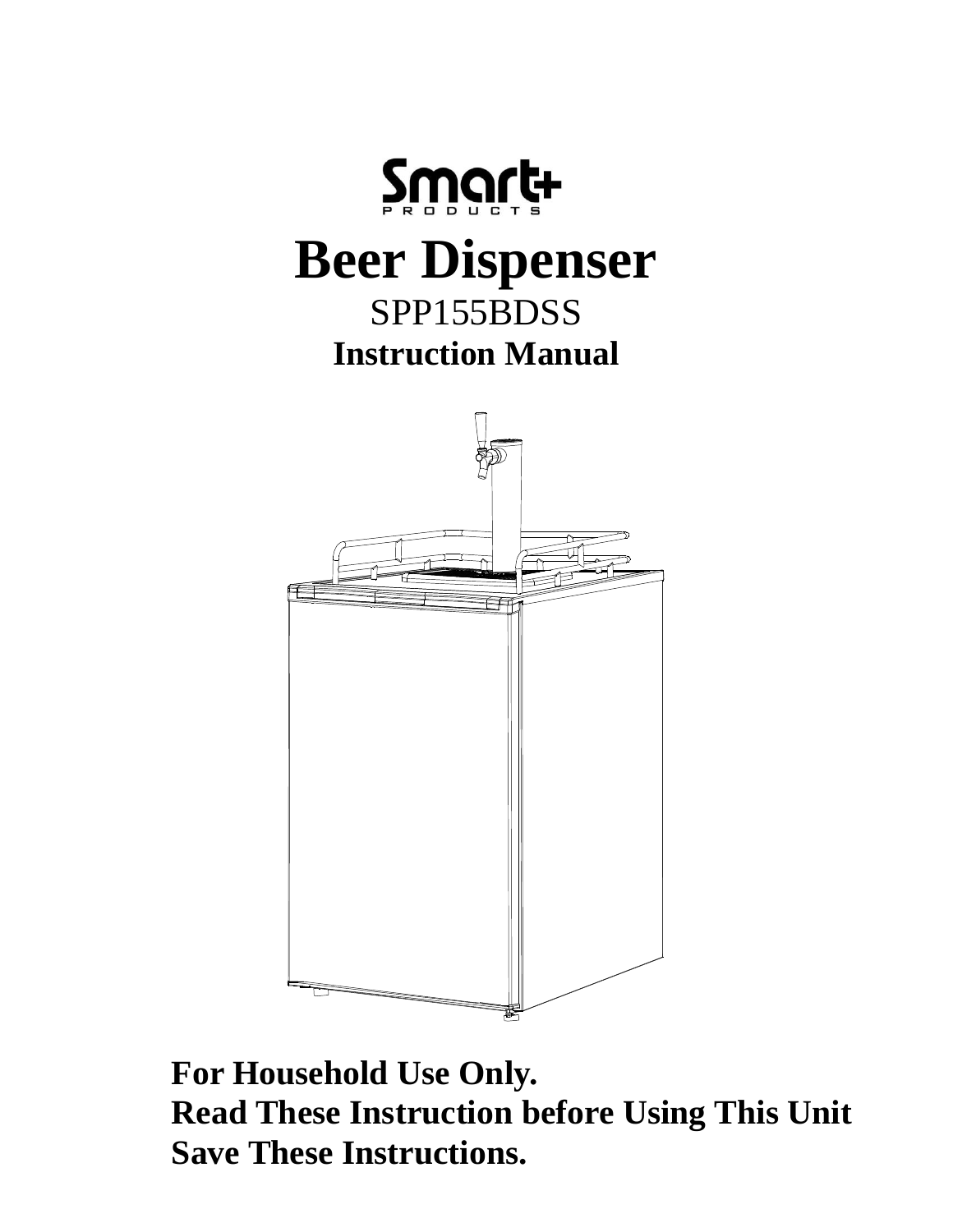## Safety Precautions

Read all of the instructions before using this appliance. When using this appliance, always exercise basic safety precautions, including the following:

- 1. Use this appliance only for its intended purpose as described in this operation manual.
- 2. This appliance must be properly installed in accordance with the installation instructions before it is used. See the installation section for more details.
- 3. This appliance must be connected to a proper electrical outlet with the correct electrical supply.
- 4. Proper grounding must be ensured to reduce the risk of shock and fire. Do not cut or remove the grounding pin! If you do not have a three-prong electric receptacle outlet in the wall, have a certified electrician install the proper outlet. The wall receptacle must be properly grounded.
- 5. Never unplug your appliance by pulling on the power cord. Always grasp the plug firmly and pull straight out from the outlet.
- 6. Immediately replace worn power cords, loose plugs and power outlets. If the supply cord is damaged, it must be replaced by the manufacturer or its service agent or a similarly qualified person in order to avoid a hazard.
- To reduce the risk of electric shock or fire, do not use extension cords or adapters to connect the unit to an electrical 7. power source.
- Unplug your appliance before cleaning or making any repairs. 8.
- We suggest that a certified technician perform the service if for any reason this product requires service. 9.
- 10. If your old appliance is being discarded, we recommend that you remove the door and leave the shelves in place. This will reduce the possibility of danger to children.
- 11. This appliance should not be recessed or built into an enclosed cabinet. It is designed for freestanding installation only.
- 12. Do not operate your appliance in the presence of explosive fumes.
- 13. Do not tamper with the controls.
- 14. Do not operate this appliance when parts are missing or broken.
- 15. Do not use this appliance for commercial use.
- 16. This appliance is designed for indoor use only and should not be used outdoors or in a garage/shed setting.
- 17. To reduce the risk of injury, do not allow children to play in or on the appliance. Close supervision is necessary when the appliance is used near children.
- 18. The appliance door must be closed during operation. Do not leave the door open when children are near the dispenser.
- 19. Do not run cord over carpeting or other heat insulators. Do not cover the cord. Keep cord away from traffic areas, and do not submerge in water. DO NOT attempt to operate this unit with a damaged cord or plug.
- 20. DO NOT roll the Kegorator with loaded beer kegs on carpet floor.
- 21. This appliance is not intended for use by young children or infirm persons without supervision.
- 22. This appliance is NOT A TOY!
- 23. Young children should be supervised to ensure that they do not play with this appliance.
- 24. When transporting the refrigerator, keep the unit in the upright position. Do not tilt the appliance beyond 45° or place the unit in an upside down position.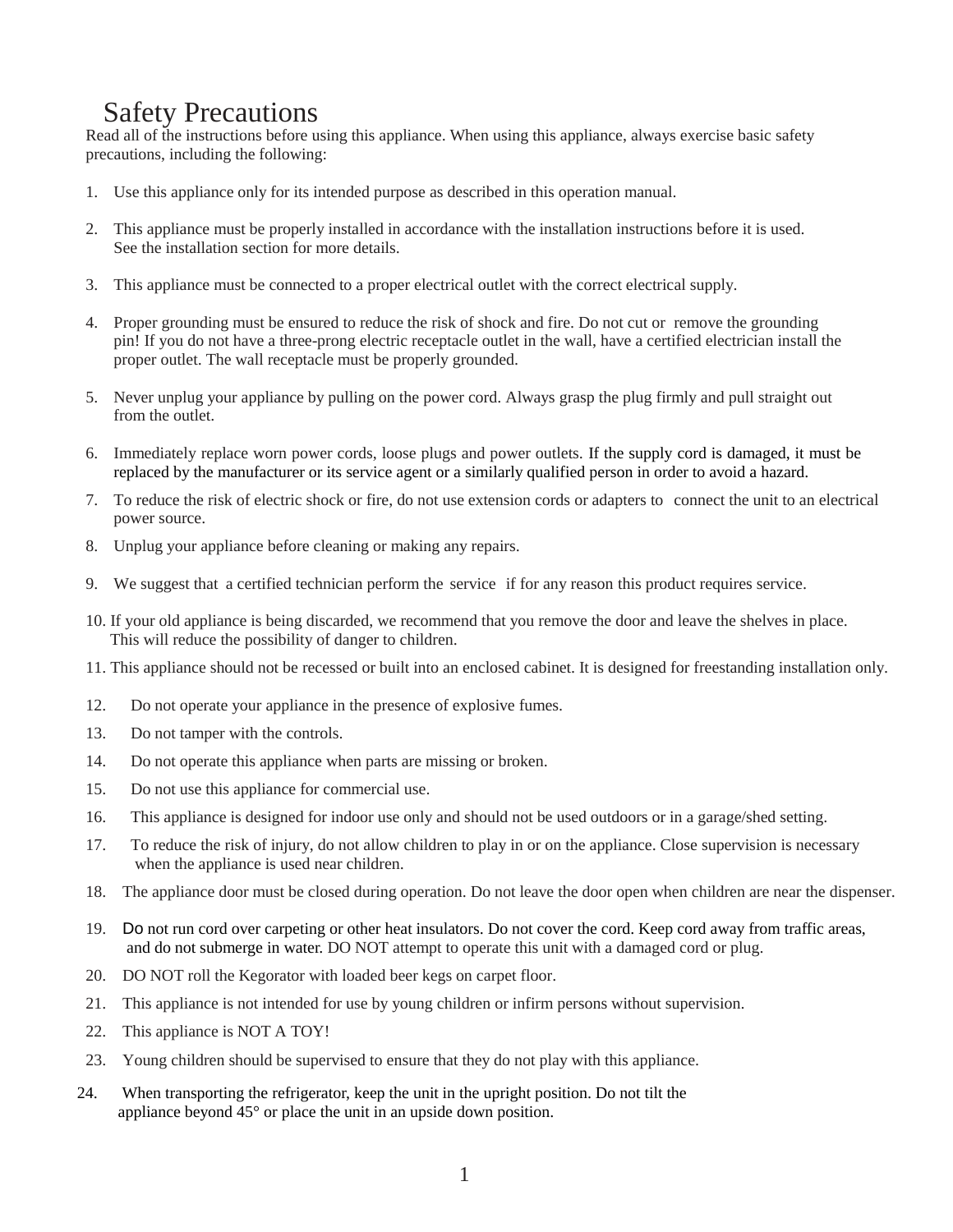## Important Safety Precautions of CO2 (Carbon Dioxide) Gas

- 1. CO2 gas can be dangerous! CO2 cylinders contain high-pressure compressed gas, which can be hazardous if not handled properly. Make sure you read and understand all the procedures for the CO2 cylinders before installation.
- Always connect the CO2 cylinder to a regulator! Failure to do so may cause an explosion resulting in possible death or injury when the cylinder valve is opened, 2.
- Never connect the CO2 cylinder directly to the product container. 3.
- Always follow the correct procedures when changing cylinders. 4.
- Never drop or throw a CO2 cylinder. 5.
- Always keep CO2 cylinders away from heat. Store extra cylinder at a cool place(preferably lower than 70° F). Securely fasten with a chain in an upright position when storing. 6.
- Always ventilate and leave the area immediately if CO2 leakage has occurred! 7.
- There are two safety devices in the pressure system in the form of a valve. One safety feature is on the CO2 bottle. The second is on the regulator. 8.
- Never attempt to refill CO2 cylinder yourself. CO2 tanks can be refilled at locations such as welding supply shops, party stores, fire supply shops, or where kegs are purchased. 9.

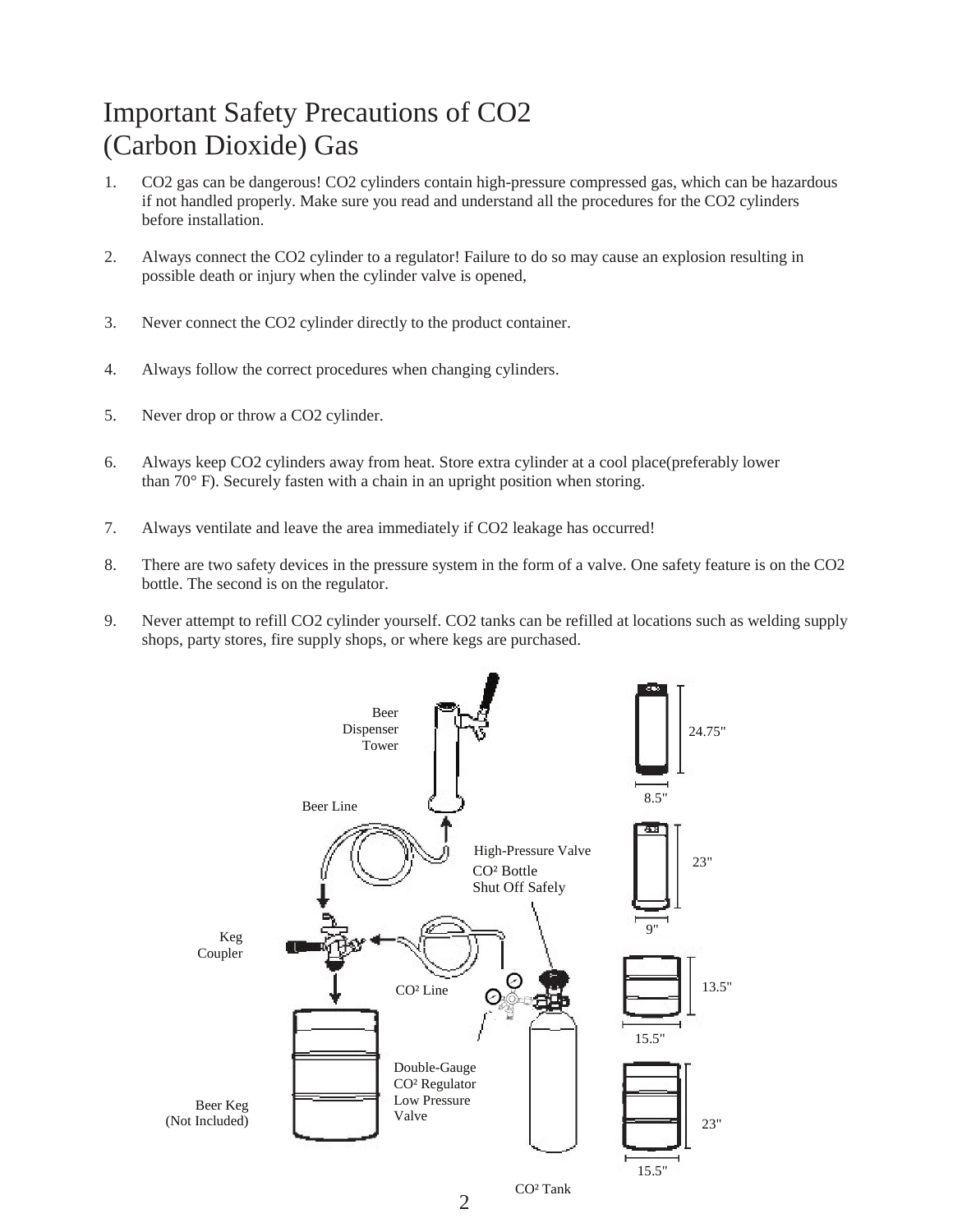# SAVE THESE INSTRUCTIONS

### For Future Use

### DANGER!

Risk of child entrapment! Before throwing away your old appliance:

Take off the doors.

Leave the shelves or other accessories in place so that children may not easily become trapped inside.

(Note: If the refrigerator has been placed in a horizontal or tilted position for any period of time, please wait at least 24 hours before plugging the unit in.)

## Proper Location

- To ensure that your Beer Dispenser works to the maximum efficiency it was designed for, keep it in a location where there is proper air circulation and electrical outlets.
- Choose a location where the Beer Dispenser will be away from heat and will not be exposed to direct sunlight.
- This Beer Dispenser is designed for indoor use only -- it should not be used outdoors.
- This Beer Dispenser is a freestanding design and should not be placed in a built-in or recessed area.
- Beer Dispenser unit dimensions:

21.3" W x 33.20" H (with casters) x 26.60" D

• The following dimensions are recommended for clearances around the Beer Dispenser:

### Use of Extension Cords

• Always avoid using an extension cord because of potential safety hazards in certain conditions. If it is necessary to use an extension cord, use only a 3-wire extension cord that has a 3-blade grounding plug. And use the cord with No. 14 AWG minimum size and rated not less than 1875watts.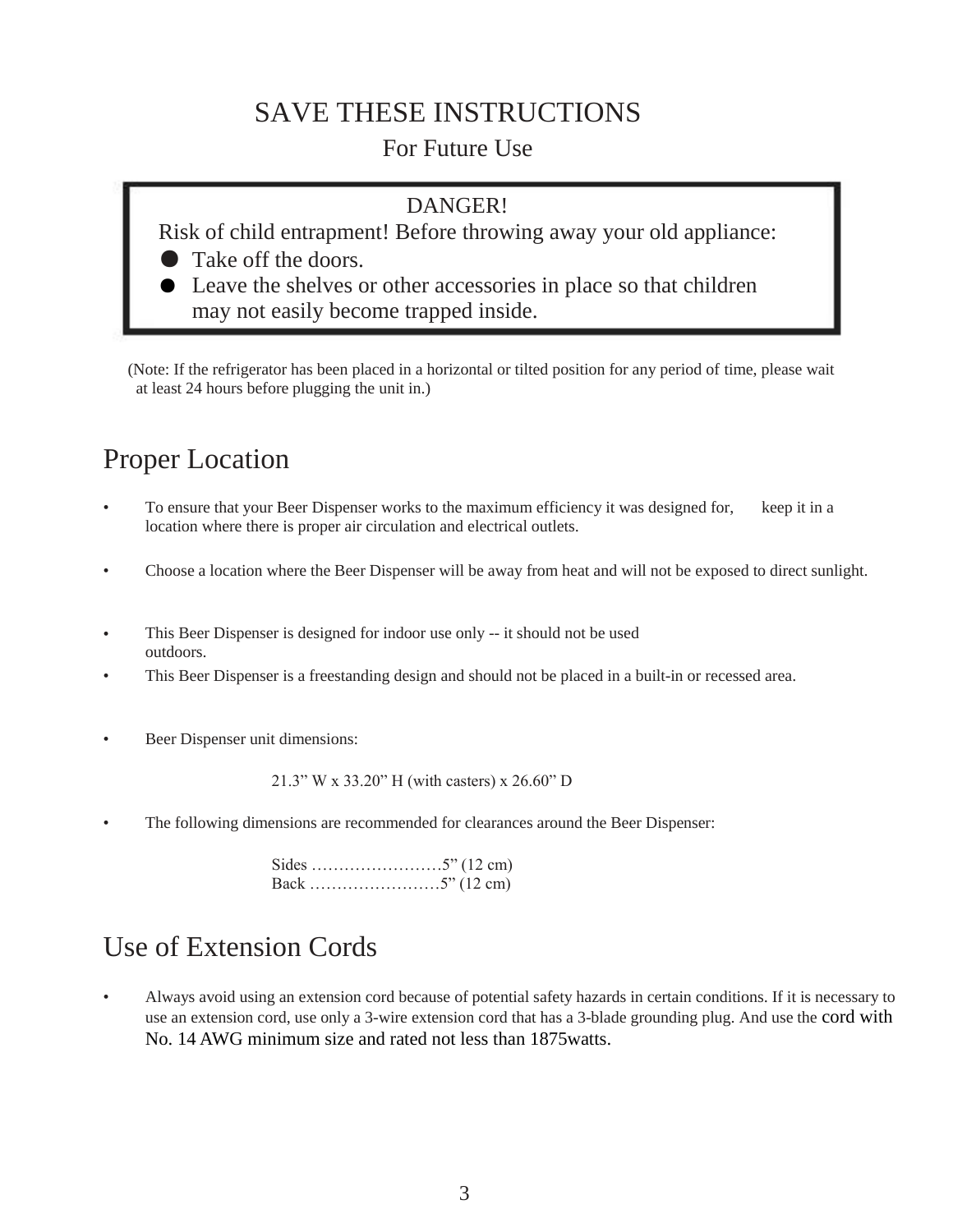# Assembly Instructions

Read assembly instructions carefully to ensure that you understand all installation instructions before installing the Beer Dispenser. If after completing the process you are still unsure whether the Beer Dispenser has been properly installed, we recommend that you contact a qualified installer.

Note: Allow the Beer Dispenser to stand in an upright position for at least 8 hours before plugging in the unit. This is very important! Once the unit is laid on its side, the refrigeration in the refrigeration system is shifted. The refrigerant in the refrigeration system needs to stabilize before the unit is turned on.

### Installing the Casters

Follow the steps below to install the casters.

- 1. Empty the inside of the cabinet completely and lay the Beer Dispenser down on its side. We recommend that you place a piece of cardboard or cloth underneath the cabinet to prevent dents or scratches.
- Insert the casters into the holes on the bottom corners of the cabinet. Tighten each caster by turning the head of the bolts clockwise with a wrench. (not provided in the kit). 2.
- Once all four casters have been tightened, stand the cabinet in its upright position. 3.

Note: Two of the casters include locking mechanisms to ensure the unit does not slide on hard floors. These two locking casters should be fastened at the front end of the unit, with the unlocked casters fastened on the rear end.

# Installing the Beer Tap Dispenser

Follow the steps below to install the beer tap.

There are notches on the bottom of the draft arm assembly that line up with grooves inside the opening on the top of the Beer Dispenser. Align the draft arm with the opening on the top of the unit, then place inside and twist until secure. No screws are necessary, it locks into place simply. Pay attention to use the thin black gasket for assembly. (See Illustrations C & D on page 8)

Also, See Illustrations E & F on page 9, showing the hose connections to CO2 regulator and the regulator to the beer tap.



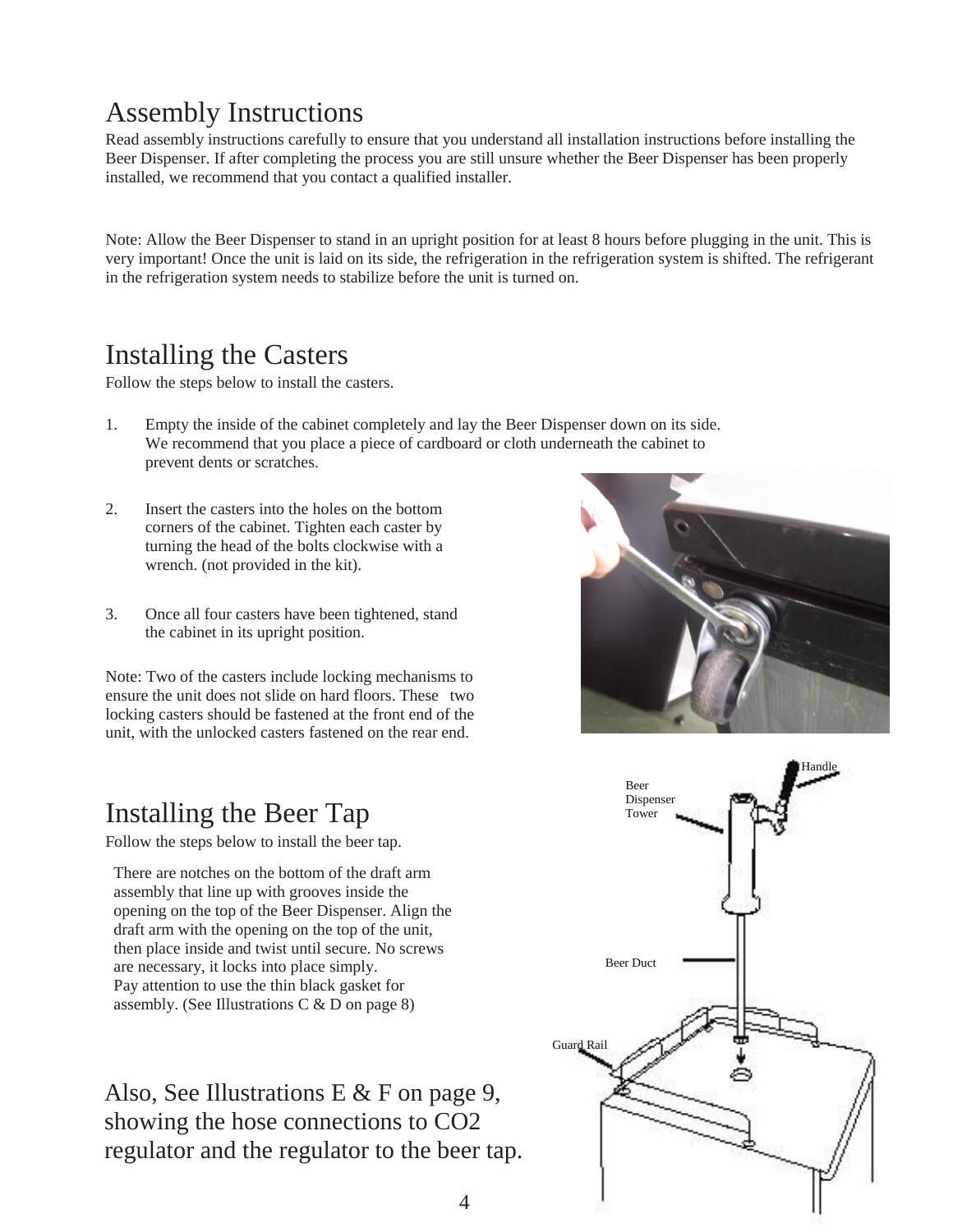## Installing the Guardrail

Follow these steps below to install the guardrail.

- 1. Place the guardrail on top of the cabinet.
- 2. Align all support feet of the guardrail with the holes of on the top of the unit.

### Installing the CO2 Regulator and the CO2 Cylinder

Follow these steps to safely install the CO2 regulator and CO2 cylinder. You must read and understand the following procedures for the CO2 cylinders before installation.

NOTE: Your CO2 cylinder has DOT (USA Department of Transportation) approval, however the cylinder has been shipped empty to avoid any possible accidents during transportation. When you purchase the first keg of beer, you must also have your CO2 cylinderfilled at your local supplier. (See page 2, item 9 for suggested locations within your community.)

- 1. Install the CO2 gas line tube to the regulator by attaching one end of the tube to the hose barb connection on the CO2 regulator. (See Illustration B, on page 6)
- 2. Insert the special washer (provided with the kit) into the regulator to cylinder attachment nut. (See Illustration A, on page 6)
- 3. Attach the CO2 regulator to the CO2 cylinder by screwing the regulator nut onto the cylinder valve and tightening with an adjustable wrench.
- 4. Wrap the rubber strap that is attached to the interior of Beer Dispenser unit around the CO2 bottle to secure the bottle in place (as shown above).
- 5. Position the cylinder so that you would be able to read the numbers on the gauges and have easy access to shut-off valves.

### DANGER!

CO2 can be dangerous! CO2 cylinders contain high-pressured gas, which can be hazardous if handled improperly. They must be handled with care.

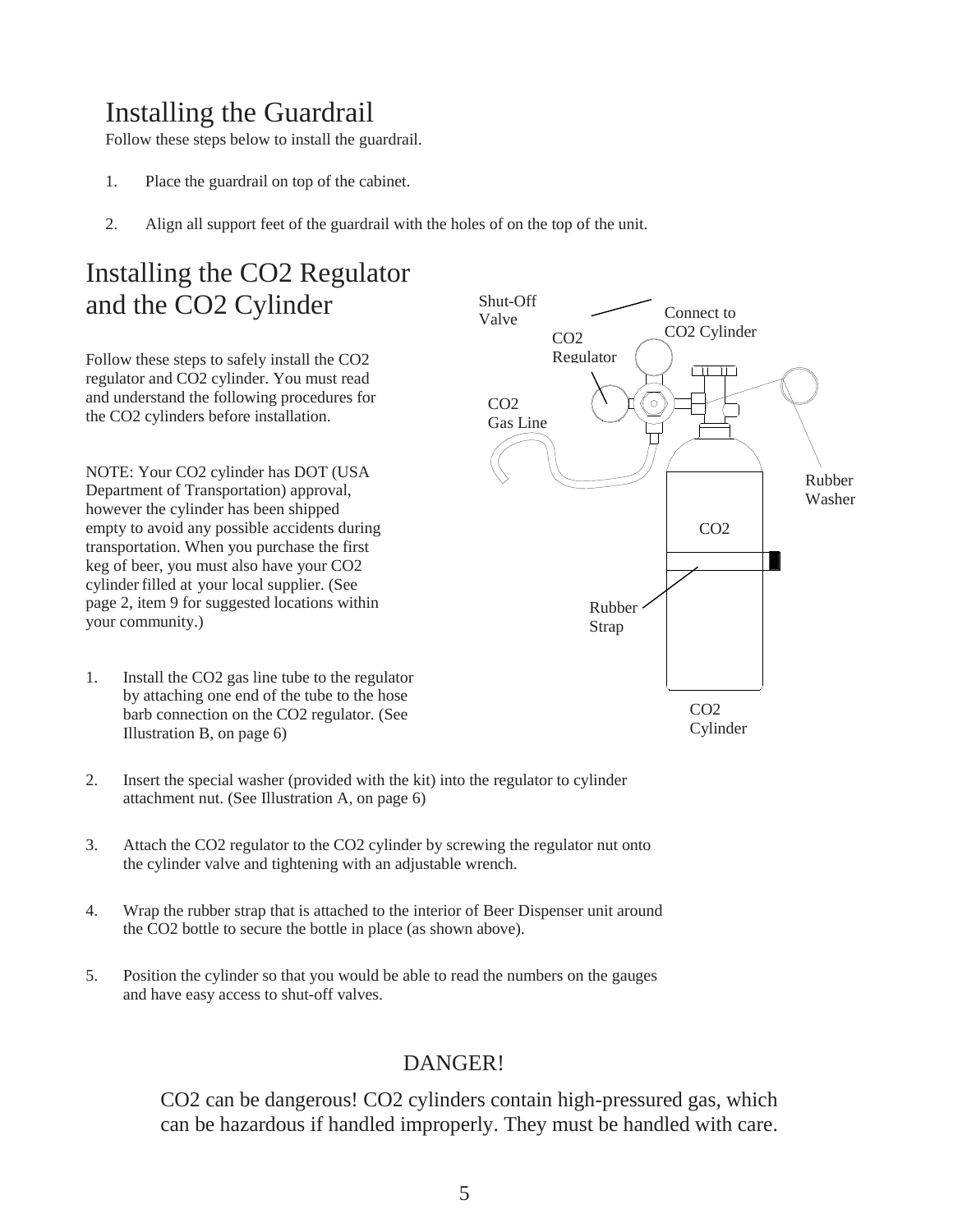# Tapping the Beer Keg – Installing Keg Tap (Single-Valve Type Barrel)

Follow these steps below to tap the beer keg.

6.

- 1. Make sure the black pull handle of the tap is in the closed (up) position before installing it on the keg (Fig. 1 - below). Insert the keg coupler into the locking neck of the beer keg and turn clockwise ¼ to lock it into position (Fig. 2 - below). This means that it is secured to the keg.
- When connecting the beer line, it is very important that the black rubber washer be installed inside the wing nut before connecting the beer line to the tap ( See Illustration A below). Remove the black rubber protective cap located on top of tap and screw the Wing nut with the rubber washer. Tighten it firmly by hand. (Fig.2-below) 2.
- Attach the CO2 line end of the tube to the hose connection on the tap. Next, secure the tube by using the remaining self-locking plastic snap-on clamp to ensure that there are no leaks. Secure the clamp tightly with pliers (Fig. 3 - below). 3.
- Make sure the beer tower faucet is in the closed (handle pointing straight back) position before connecting the tap to the keg. To secure the tank connection, pull the tapping handle out and push down until it locks into position. Listen for the "click" of the pull handle when it shifts into the final downward position (Fig. 4-below).This will open the beer and CO2 gas valves. The keg is now tapped. 4.
- Carefully tilt the keg and rest the edge on the keg floor support on the bottom of the interior cabinet. Slide the beer keg slowly, ensuring that it is properly located (Fig. 5 - below) and carefully close the door. 5.



Illustration A Black Rubber Washer Installed in Wing Nut

Illustration B Then Attach to CO2 Bottle Connector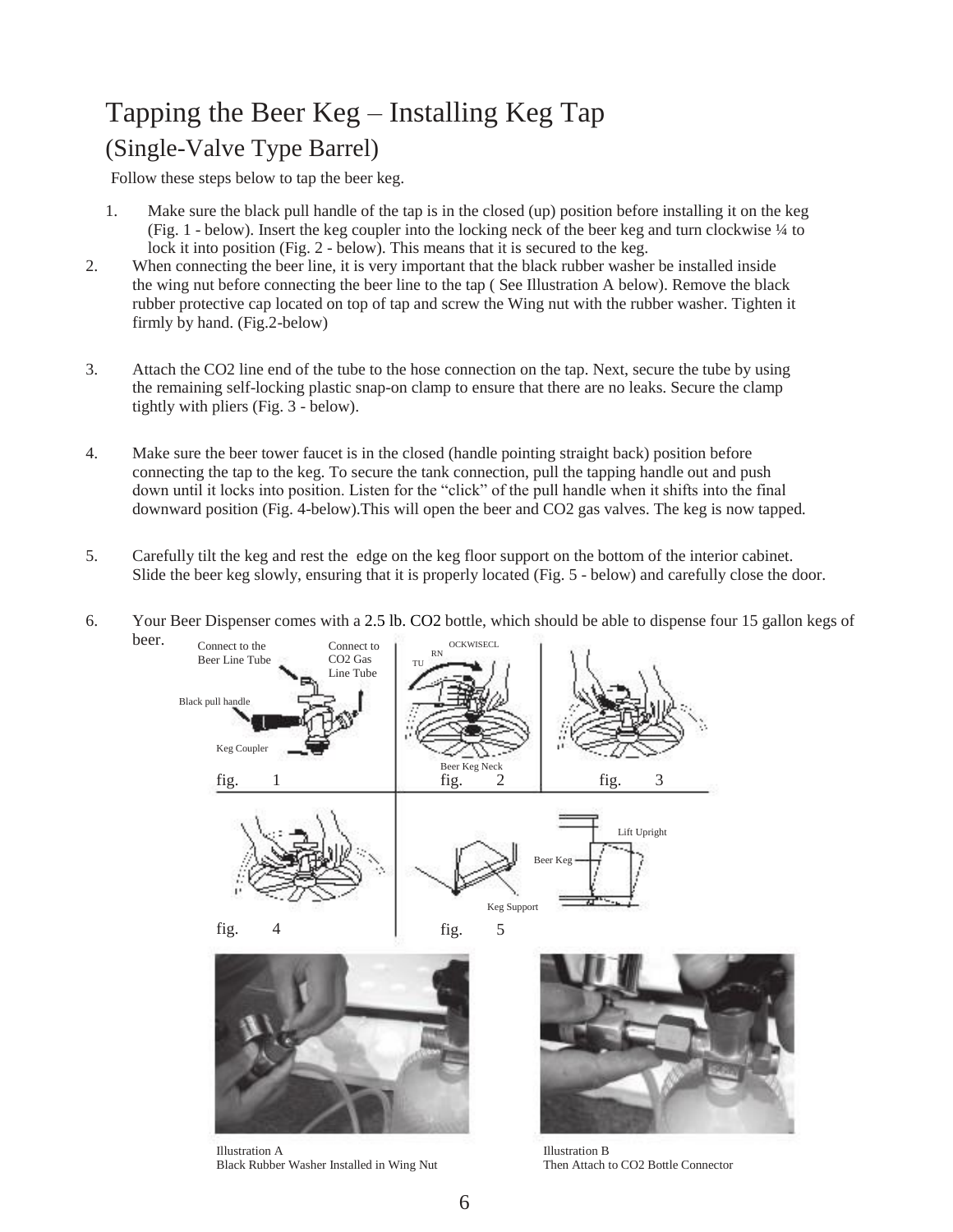# Operating Your Beer Dispenser

Dispensing Beer

Follow the steps below to dispense beer.

- 1. Make sure that the Beer Dispenser is plugged in properly to a 120V, 60Hz, 15Amps grounded AC power outlet.
- 2. Place the drip tray under the beer faucet to avoid messes from excess beer.
- 3. Open the beer faucet by pulling the tap towards you to dispense the beer.

Note: If for any reason the beer does not come out of the tap, please refer to the "Tapping the Beer Keg - Installing Keg Tap" section.

- 4. Increase the pressure if the beer runs too slowly.
- 5. Hold the glass steady at a 45° angle. When it is 2/3 full, straighten the glass. Proper foam should be a tight creamy head and the collar on an average glass should be  $\frac{3}{4}$ " to 1" high, ideally.

Note: It is normal to see condensation form on the faucet. It is caused by the difference of temperature between the cold beer and the inside of the faucet when beer is flowing through the line.

# Cleaning & Maintenance

### **Flushing the tubes**

Follow the steps below to clean the keg tap and hoses. (See Illustration the right)

- 1. Turn off CO2 completely before attempting to clean.
- 2. Remove the hose from the coupler and carefully twist the dispenser faucet off on the top of the Beer Dispenser.
- Ensure that the dispenser handle is in the down position before flushing the hose. If this is not set correctly, water cannot flow through. Hold the open end of the hose under running water for 3-5 minutes, while the beer dispenser faucet drains into the sink. This will clear any excess beer that is trapped inside, helping to prevent any bacteria or mold that could accumulate inside. 3.
- 4. In order to clean and remove any excess beer that may leak into the unit space inside the door, remove the black rubber insulation and wipe with a wet towel as needed.

#### **Storage & Care**

Follow the guidelines below to care for your Beer Dispenser when not in use.

- Please adjust the temperature control dial to MID or LOW in colder environments because this unit does not self-defrost and ice may build up inside the unit. The temperature control dial is located inside the cabinet of the Beer Dispenser.
- Always rinse the beer line if you do not intend to use your Beer Dispenser for a period of time. First, turn off the CO2 and dispense beer until it stops. This will release pressure in the keg so that the coupler can safely be detached. •
- To avoid permanent damage to the unit, never use sharp objects inside the Beer Dispenser.

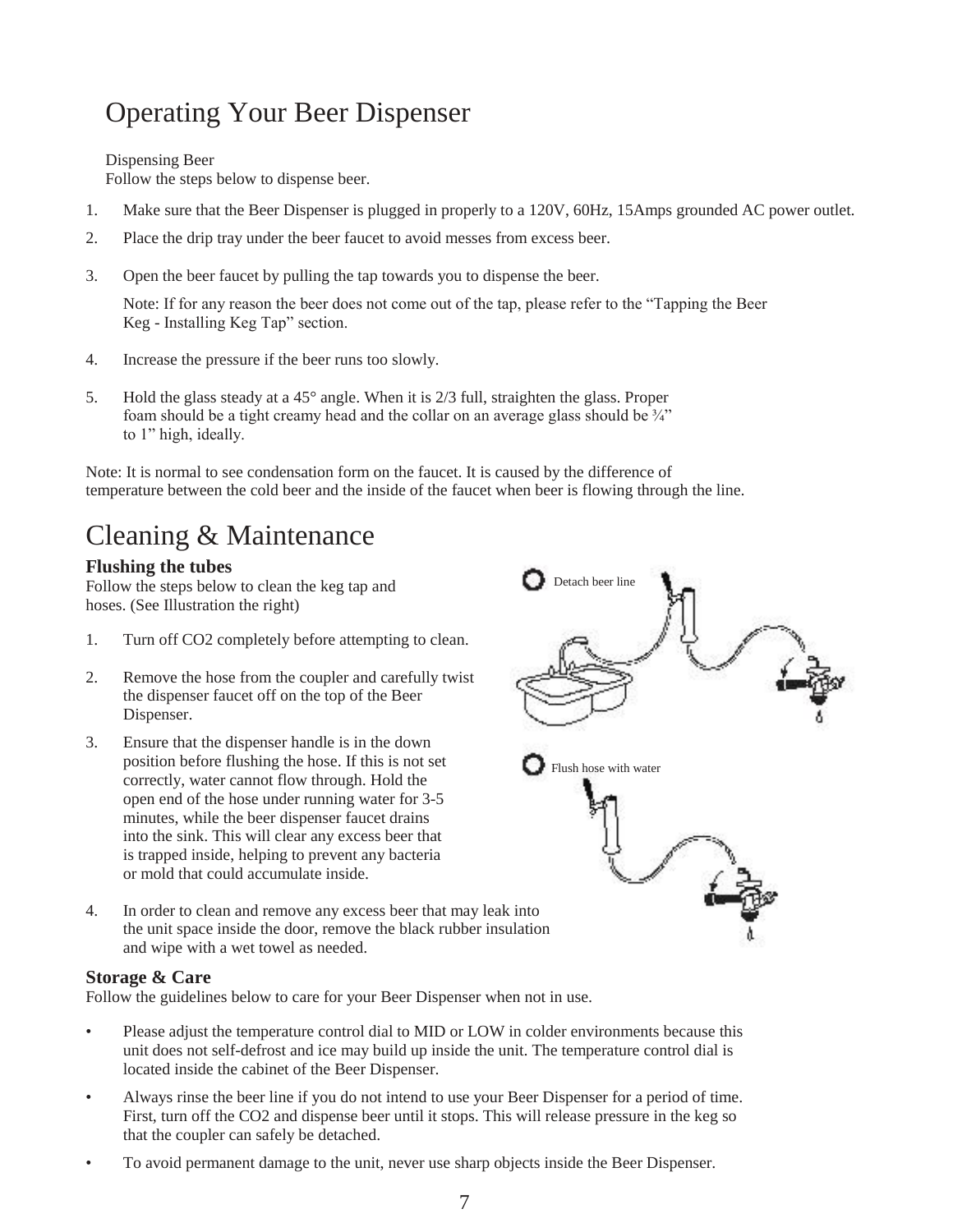# SPECIAL SAFETY INFORMATION

Important Safety Message for Draft Beer Dispensing

Your Beer Dispenser system has two safety devices already provided in the CO2 pressure line. The coupler for this Beer Dispenser is compatible with the ¼ Pony Keg sized barrel and the ½ Barrel full size (US Kegs). While the Beer Dispenser can hold both the 5 gallon Cornelius Keg and the 5 gallon D System Keg, should you decide to run either one of these 5 gallon kegs, you may need to obtain a alternate keg connector.

Safety devices should be installed in the following places:

- A. On or directly downstream from the CO2 regulator.
- B. On the tapping device.
- C. In-line in the pressure system

Note: Locations A and B noted above are preferable. If possible, they should be built into the CO2 regulator and tapping device so that they cannot be removed or by-passed.



Illustration C



Illustration D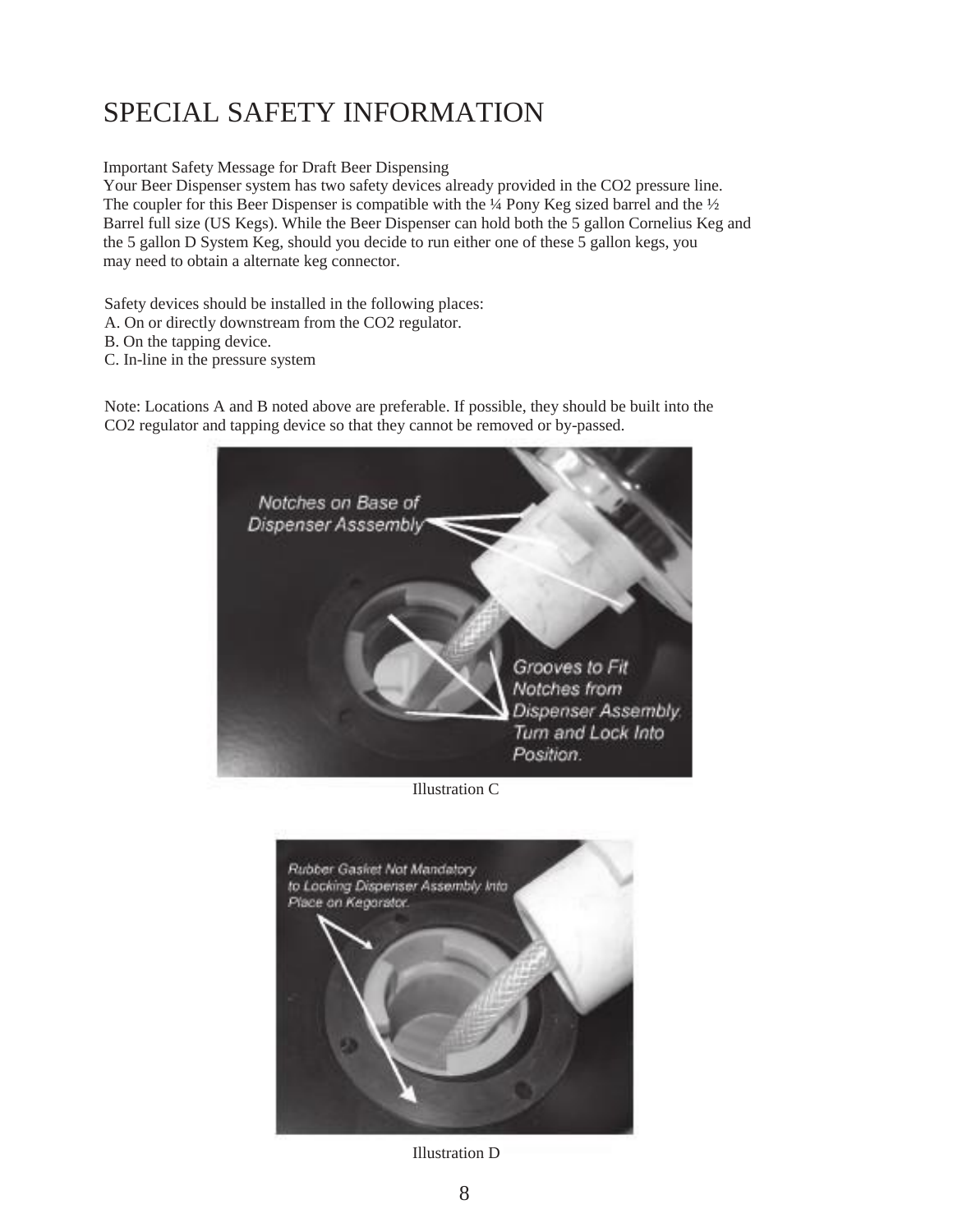

Illustration F